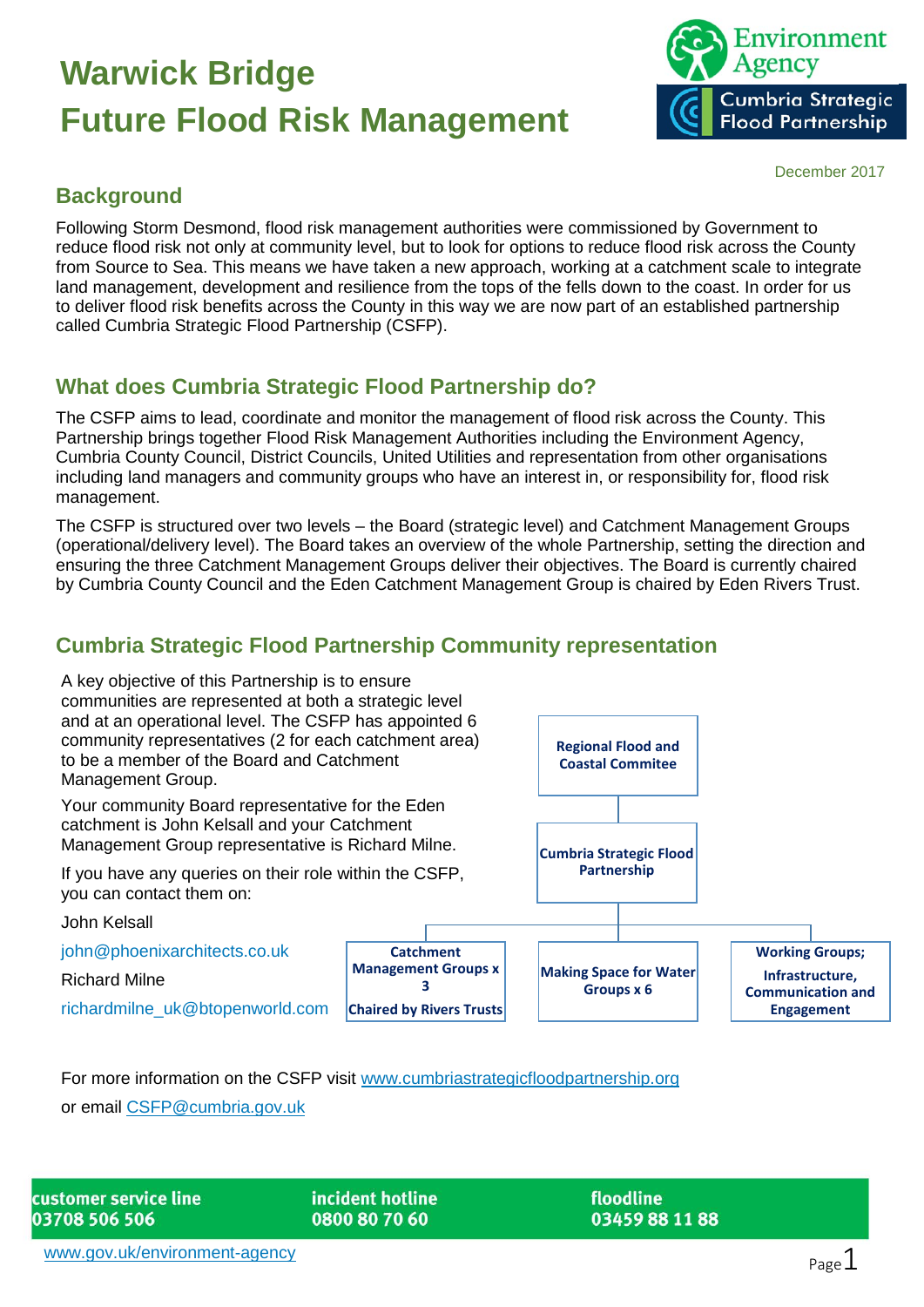

#### **Work undertaken in Warwick Bridge**

Following the flood event in December 2015, the Environment Agency has completed investigations and produced a plan which will allow the use of temporary defences along the A69 in Warwick Bridge. (This is not in place of permanent measures).

#### **What next?**

In Summer 2017 we published the "long list" of options and since then we have been refining each option, measuring their viability against the following four tests;

- 1. Technical feasibility
- 2. Economic viability
- 3. Environmental sustainability
- 4. Community support

At present the cost of a scheme in Warwick Bridge is relatively high compared to the number of properties that would benefit. For this reason, it remains challenging to develop a business case that is strong enough to secure Treasury investment. This may mean that compromises are required in order to develop a viable scheme. For example, whilst it would be preferable to defend to a standard that would protect to a storm the size of Storm Desmond this may not be feasible.

We continue to explore options and the way in which options can be combined in order to develop a viable scheme to reduce flood risk in Warwick Bridge. We are working with residents of Holme Eden Gardens to see if we can support a bid for a property level protection scheme through the Cumbria Community Flood Foundation. At present there is a funding shortfall for the delivery of this scheme and the Environment Agency have been approached in order to help bridge this shortfall.

A bid has been made to deliver a natural flood management scheme on Cairn Beck. The idea here is to reduce flooding at the grids upstream of the A69 road crossing. This is an area that floods frequently at present.

In addition to this we are also;

- Undertaking hydraulic modelling which is being used to inform changes to the flood risk areas at Warwick Bridge and is being used to inform the flood risk management options.
- Refurbishing our river telemetry station at Great Corby, and further improving other local telemetry sites to increase data resilience and assist with recording, forecasting and warning for Warwick Bridge.
- Undertaking our standard maintenance. Further information can be found at <https://www.gov.uk/government/publications/river-and-coastal-maintenance-programme>

**We are organising a community drop-in for Warwick Bridge and Low Crosby which will take place in Low Crosby Village Hall on Tuesday 13th February. Drop in any time between 2pm and 6:30pm. We will formally share the "short list" of options with you and will have plans showing where each option could be located. We will provide an update on the next steps.**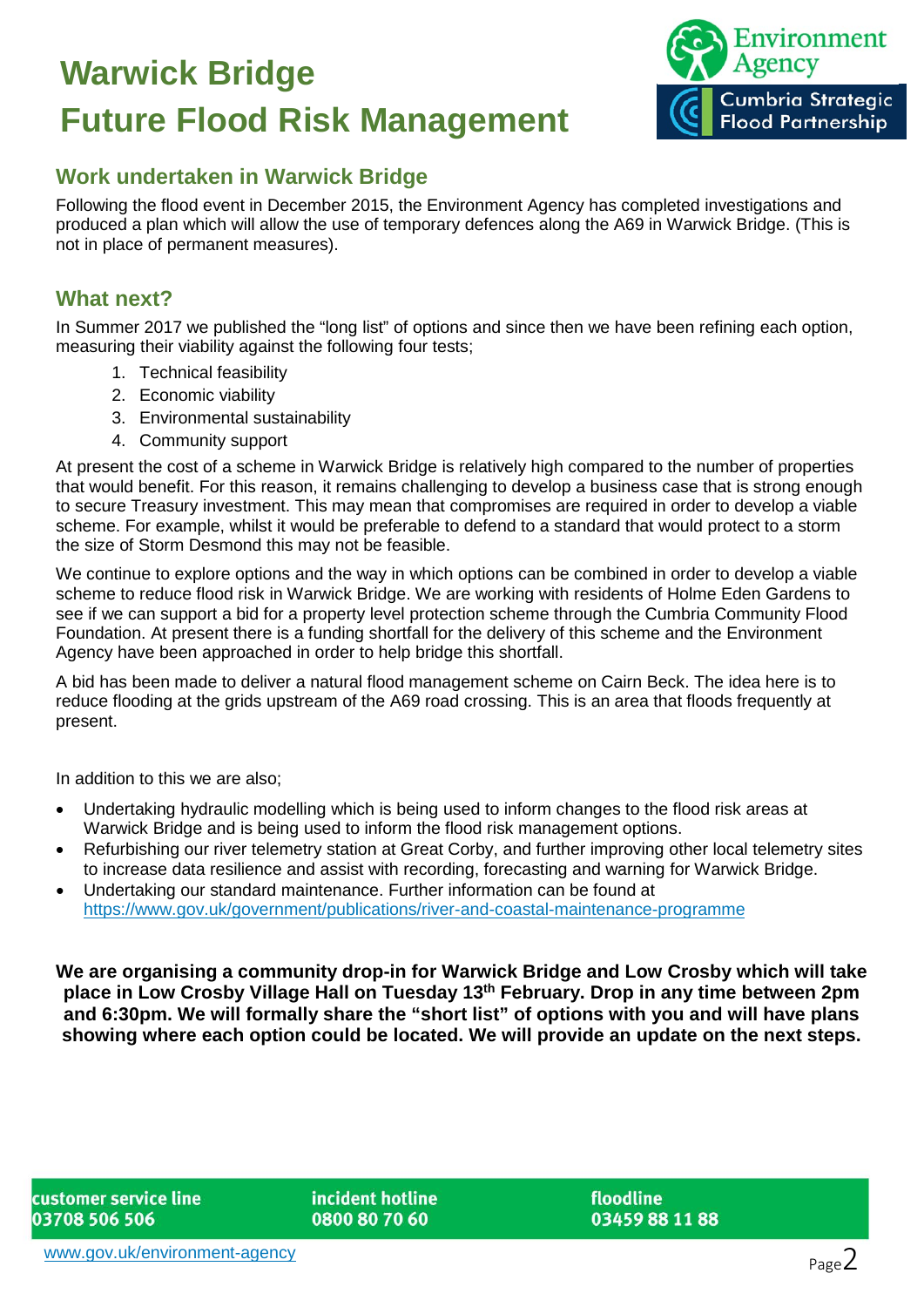

### **Outline Delivery Programme**



The Strategic Outline Business Case provides a high level understanding of the flood risk and demonstrates the need to continue working on a scheme and complete the Final Business Case.

The Final Business Case provides all the detailed technical, economic and environmental information to justify a compelling case to invest the money to build a scheme.

This process can take some time. As we are spending Government's money in providing flood risk management we must follow their rules and procedures.

For further information on the funding process and the rules we must follow, read the "guide on how the Environment Agency fund and deliver flood risk management schemes" under the 'Funding' section of the Cumbria Strategic Flood Partnership website [http://www.cumbriastrategicfloodpartnership.org](http://www.cumbriastrategicfloodpartnership.org/)

customer service line 03708 506 506

incident hotline 0800 80 70 60

floodline 03459881188